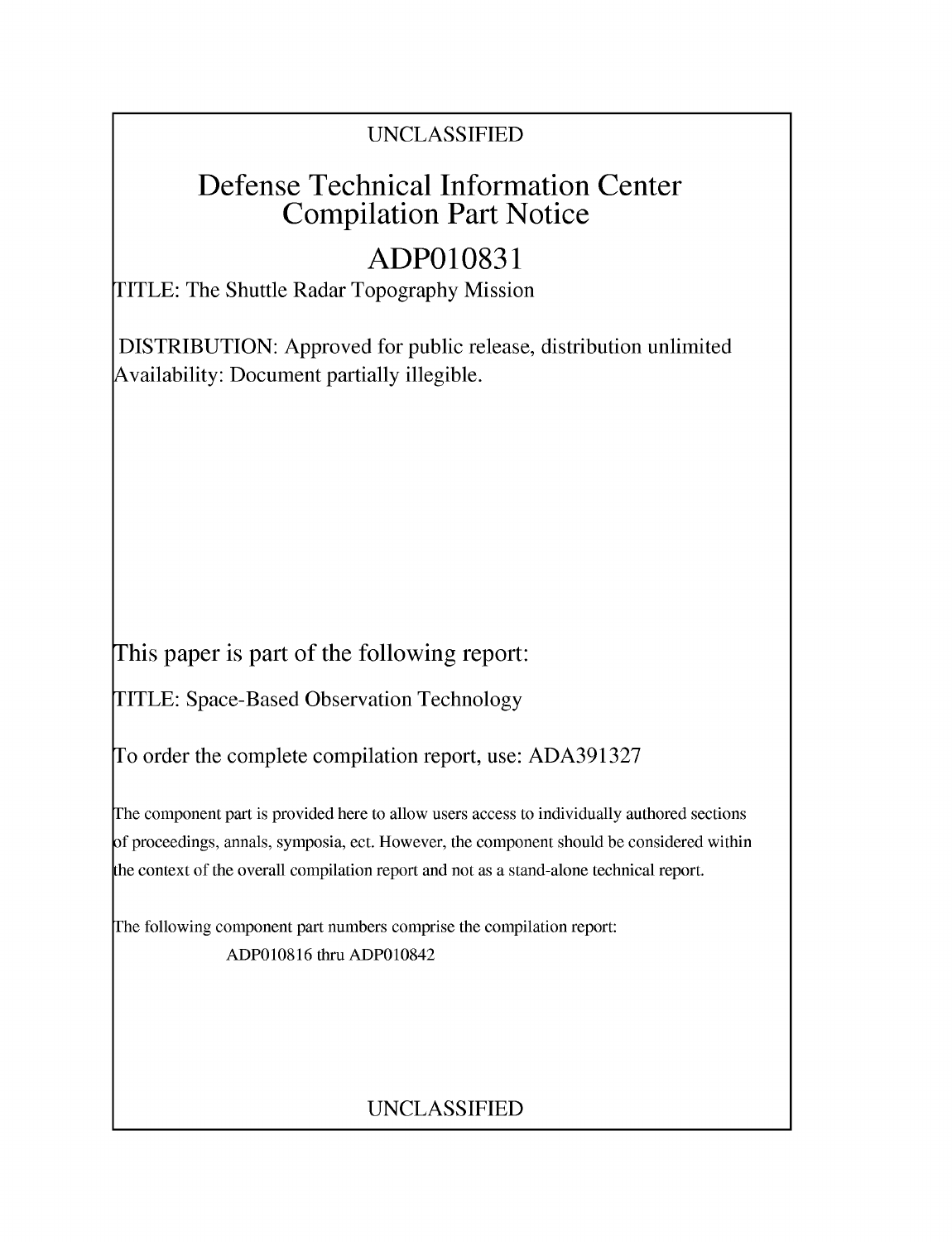#### The Shuttle Radar Topography Mission

Tom **G.** Farr, Mike Kobrick Jet Propulsion Laboratory California Institute of Technology Pasadena, CA 91109 USA

On February 22, 2000 Space Shuttle Endeavour landed atmosphere and surface can occur between the two at Kennedy Space Center, completing the highly passes. The baseline can be determined by obtaining a at Kennedy Space Center, completing the highly passes. The baseline can be determined by obtaining a successful 11-day flight of the Shuttle Radar few ground control points, however the other effects Topography Mission (SRTM). Onboard were over 300 are much more difficult to alleviate. Water vapor in the high-density tapes containing data for the highest troposphere adds a significant phase delay, which, if resolution, most complete digital topographic map of different at the two times of image acquisition, will Earth ever made. SRTM is a cooperative project cause large errors in the topographic map produced. between NASA and the National Imagery and This effect has been noted by many investigators; the Mapping Agency (NIMA) of the U.S. Department of only feasible way to counteract it is to acquire many Defense. The mission was designed to use a single-pass pairs of images. Surface changes that degrade the radar interferometer to produce a digital elevation interferometric measurement include incoherent subradar interferometer to produce a digital elevation interferometric measurement include incoherent sub-<br>model (DEM) of the Earth's land surface between pixel motion such as the waving of leaves and branches model (DEM) of the Earth's land surface between pixel motion such as the waving of leaves and branches about  $60^{\circ}$  north and  $56^{\circ}$  south latitude. When on trees. This decreases the amount of correlation about **600** north and **56'** south latitude. When on trees. This decreases the amount of correlation completed, the DEM will have 30 m pixel spacing and between the two images, increasing the error of the about 15 m vertical accuracy. Two orthorectified phase measurement. In extreme cases, complete image mosaics (one from the ascending passes with decorrelation results in loss of the phase information. image mosaics (one from the ascending passes with illumination from the southeast and one from descending passes with illumination from the To avoid the problems with repeat-pass interferometry, southwest) will also be produced. SRTM acquired its two images simultaneously. SRTM

The technique to acquire this data set has been used for Spaceborne Imaging Radar-C/X-band Synthetic over a decade to produce accurate topographic and topographic change maps (Madsen and Zebker, 1998). Space Shuttle Endeavour in 1994 (Evans et al., 1997). Radar interferometry uses the fact that the sensor is SIR-C/X-SAR was a cooperative project between phase-coherent, so that if two images are acquired at NASA and the German and Italian Space Agencies and phase-coherent, so that if two images are acquired at NASA and the German and Italian Space Agencies and two slightly different locations, a phase-difference obtained data for over 50 science investigations. To two slightly different locations, a phase-difference obtained data for over 50 science investigations. To image can be produced that contains information on collect the interferometric data, a 60 m mast, additional image can be produced that contains information on the topography. The two images can be obtained C-band antenna, and improved tracking and navigation simultaneously, as with most airborne systems, or at devices were added (Fig. 1). A second X-band antenna simultaneously, as with most airborne systems, or at devices were added (Fig. 1). A second X-band antenna<br>different times, which is the case with all previous was also added by the German Space Agency, and different times, which is the case with all previous spaceborne systems. The main drawbacks to the repeatpass mode is the need to know the baseline separation in strips nested with the full, C-band coverage in the full, C-band coverage in the full, C-band coverage in the full, C-band coverage in the full, C-band coverage in t of the two images to the mm level, and changes in the

different at the two times of image acquisition, will cause large errors in the topographic map produced.

SRTM acquired its two images simultaneously. SRTM used the same radar instrument that comprised the collected higher resolution topographic measurements<br>in strips nested within the full, C-band coverage



Figure 1. The SRTM payload in the Space Shuttle. The main antenna is seen in the payload bay and the outboard antennas are at the end of a 60 m mast.

payload bay of the Space Shuttle (Fig. 2). This included the main structure, supporting the L, C, and X-band antenna panels, the mast canister, and the Attitude and Orbit Determination Avionics (AODA). the equator. Owing to the nature of the original SIR-

The major part of the SRTM hardware resided in the Due to weight limitations, the L-band panels were<br>payload bay of the Space Shuttle (Fig. 2). This removed. The C-band system was operated in a 4-beam scanSAR mode to acquire a 225 km swath, allowing complete coverage in 10 days, with a small overlap at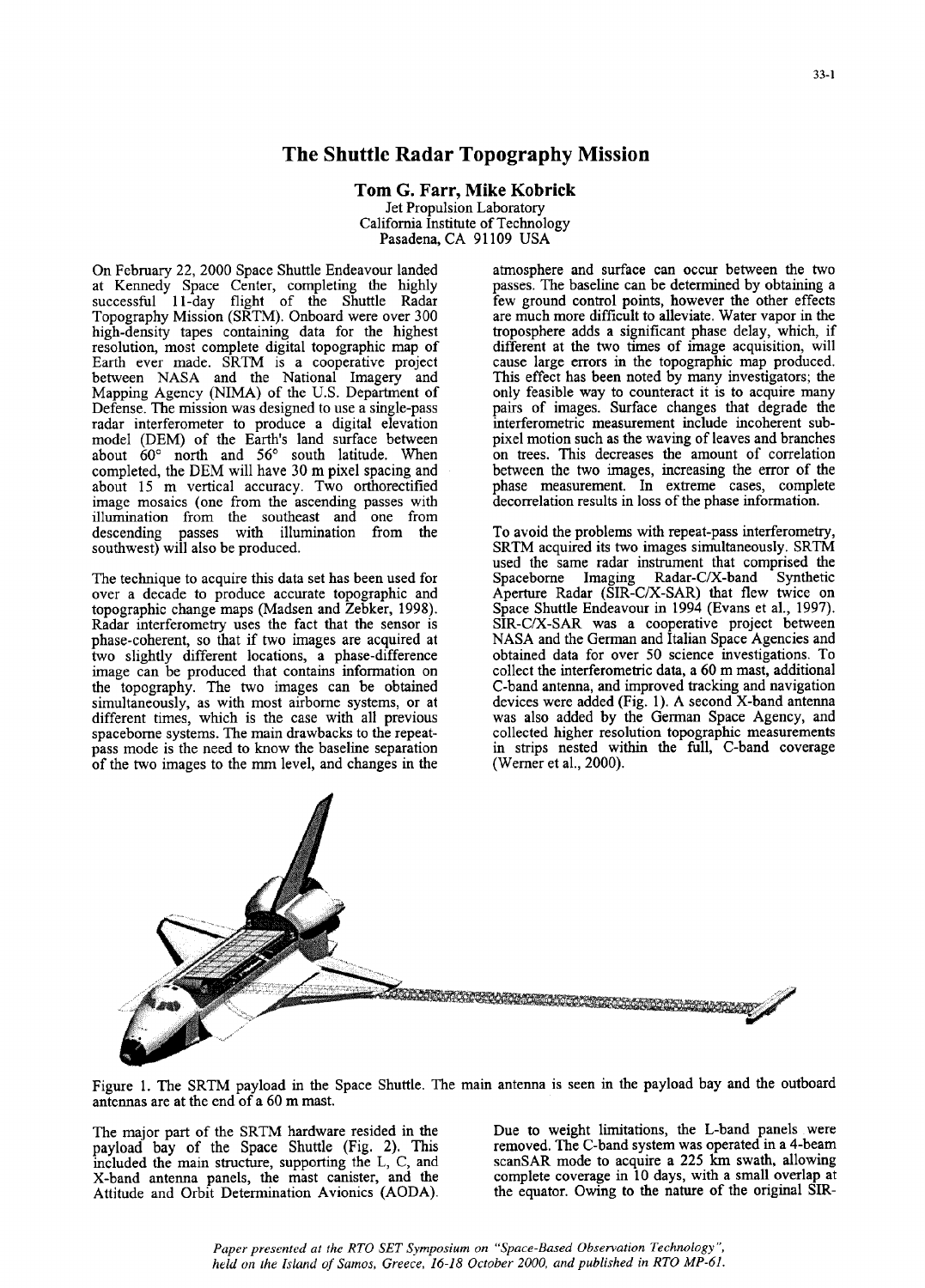C/X-SAR digital data handling system, the scanSAR beams were HH polarization and two were VV.



Figure 2. A detailed view of the SRTM hardware im the Space Shuttle payload bay. The 60 m mast is in its stowed configuration; the outboard antennas are folded back on top of the main antenna.

Engineering, based on designs for the International laptops so that the Shuttle crew could monitor mast Space Station. It consisted of carbon-fiber longerons motions. This also aided in the initial alignment of the forming cubes, or bays, with titanium wires under inboard and outboard antennas by the astronaut crew. tension as cross-braces. There were 87 bays, each The recorders were the same as flew on the SIR-C/Xdension as cross-paraces, inter were  $\delta/2$  pays, each  $\epsilon$  inter recorders were the same as flew on the SAR missions, but due to a desire to more efficiently about  $70x80$  cm making up the full 60 m length. The SAR missions, but due to a desire to more efficiently mast was stored as a collapsed spiral in a canister  $2.9$  m pack data onto a limited number of tapes and the fact

Avionics (AODA; Duren et al., 1998). This system was required to the length and orientation of As the full C-band data rate of 180 Mb/s was about 4 tequired to obtain data on the length and orientation of the Shuttle times that of the Shuttle downlink capacity through the Shuttle times that of the Shuttle downlink capacity through the Shuttle downlink capacity through in earth-centered inertial coordinates. These factors are  $\frac{1}{2}$  functions and Data Relative distributions  $\frac{1}{2}$  fully  $\frac{1}{2}$  fully  $\frac{1}{2}$ . in earth-centered inertial coordinates. These factors are Tracking and Data Relay Satellite System, full critical to the creation of an accurate digital interferometric data could not be downlinked in real topographic map automatically without the necessity of time. However, during the mission some data were<br>ground control points. AODA occupied the place of played back from tape at one-quarter speed and<br>one of the L-band pan one of the L-band panels on the face of the main approcessed overhight at JPL and the German Space<br>antenna (Fig. 2). It consisted of an Astro Target Agency. This passiled as such that the ch antenna (Fig. 2). It consisted of an Astro Target agency. The Tracker, Electronic Distance Meters, Star Tracker, GPS<br>receivers, and an Inertial Reference Unit. The Astro Target Tracker was a modified star tracker with new SRTM launched aboard Space Shuttle Endeavour on optics designed to allow it to track a set of LEDs February 11, 2000 and had a nearly flawless 11 day mounted on the outbo the main antenna. The Electronic Distance Meters were tapes were transferred to a secure area at Kennedy off the shelf Leica surveying instruments modified for Space Center, copied, and delivered to TPL for the space environment and set up to measure the length processing. After a checkout and calibration period, of the mast to better than 3 mm. The GPS receivers will data processing will begin in spring 2001 and take were bu were built at JPL to measure the location of the Shuttle at  $\mu$  m accuracy using antennas on the outboard<br>antenna structure (Fig. 2). AODA data were recorded The ground data processing system in broken into 3.4. 2 antennia structure (Fig. 2). AODA data were recorded like ground data processing system is broken into 3<br>continuously and stored in the Shuttle se well as sent the ground data processing system is broken into 3 continuously and stored on the Shuttle as well as sent parts: Interferometric processor, which converts the to the ground for incorporation into the processing raw radar data into strip height maps and radar image to the ground for incorporation into the processing raw radar data into strip height maps and radar image<br>stream of the interferometric data.<br>of the myriad of strips: Mosaic processor, which takes the myriad of

the presence of several laptop computers on the aft flight deck of the Shuttle. These monitored and

The 60 m mast was produced by AEC-Able Rate Recorders. AODA data were sent to one set of in length. When deployed, the Shuttle with the mast that some data takes were longer than a single tape, a was the largest structure ever flown in space. The more sophisticated controller was needed. The laptop controlling the recorders sensed the approaching end of An important addition to the original SIR-C/X-SAR a tape, started the next recorder to produce overlapped hardware was the Attitude and Orbit Determination data, and then handed over to the second recorder.

strips; Mosaic processor, which takes the myriad of Another important addition to the SRTM hardware was the height and image data a continent at a time, the height and image data a continent at a time, allowing block adjustments on that scale; and the flight deck of the Shuttle. These monitored and Verification system, which tests the mosaics for archived AODA data and controlled the Payload High quality, producing an accuracy map (Rosen et al.,